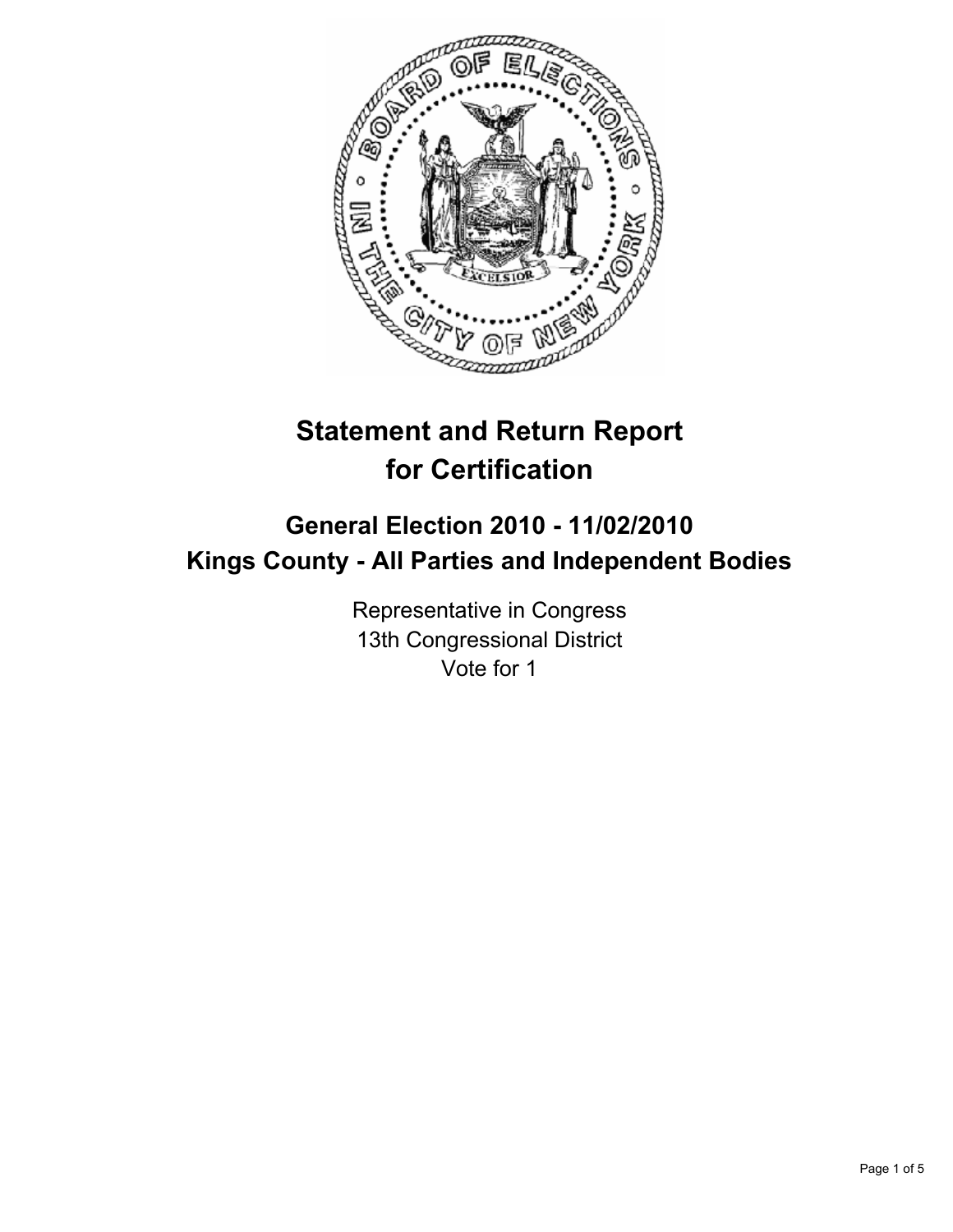

### **Assembly District 45**

| <b>PUBLIC COUNTER</b>            | 610 |
|----------------------------------|-----|
| <b>EMERGENCY</b>                 | 0   |
| ABSENTEE/MILITARY                | 16  |
| <b>FEDERAL</b>                   | 0   |
| AFFIDAVIT                        | 12  |
| <b>Total Ballots</b>             | 638 |
| MICHAEL E MCMAHON (DEMOCRATIC)   | 316 |
| MICHAEL G GRIMM (REPUBLICAN)     | 231 |
| MICHAEL E MCMAHON (INDEPENDENCE) | 20  |
| MICHAEL G GRIMM (CONSERVATIVE)   | 22  |
| TOM VENDITTELLI (LIBERTARIAN)    | 3   |
| <b>Total Votes</b>               | 592 |
| Unrecorded                       | 46  |

### **Assembly District 46**

| <b>PUBLIC COUNTER</b>            | 7,282 |
|----------------------------------|-------|
| <b>EMERGENCY</b>                 | 0     |
| ABSENTEE/MILITARY                | 230   |
| <b>FEDERAL</b>                   | 37    |
| <b>AFFIDAVIT</b>                 | 120   |
| <b>Total Ballots</b>             | 7,669 |
| MICHAEL E MCMAHON (DEMOCRATIC)   | 3,481 |
| MICHAEL G GRIMM (REPUBLICAN)     | 2,969 |
| MICHAEL E MCMAHON (INDEPENDENCE) | 208   |
| MICHAEL G GRIMM (CONSERVATIVE)   | 521   |
| TOM VENDITTELLI (LIBERTARIAN)    | 66    |
| HENRY BARDEL (WRITE-IN)          | 2     |
| SHAUN RICHMOND (WRITE-IN)        | 1     |
| STEVE HARRISON (WRITE-IN)        | 1     |
| <b>Total Votes</b>               | 7,249 |
| Unrecorded                       | 420   |

### **Assembly District 47**

| <b>PUBLIC COUNTER</b>            | 5.789 |
|----------------------------------|-------|
| <b>EMERGENCY</b>                 | 0     |
| ABSENTEE/MILITARY                | 155   |
| <b>FEDERAL</b>                   | 8     |
| AFFIDAVIT                        | 72    |
| <b>Total Ballots</b>             | 6,024 |
| MICHAEL E MCMAHON (DEMOCRATIC)   | 2,813 |
| MICHAEL G GRIMM (REPUBLICAN)     | 2,118 |
| MICHAEL E MCMAHON (INDEPENDENCE) | 129   |
| MICHAEL G GRIMM (CONSERVATIVE)   | 256   |
| TOM VENDITTELLI (LIBERTARIAN)    | 35    |
| <b>Total Votes</b>               | 5,351 |
| Unrecorded                       | 673   |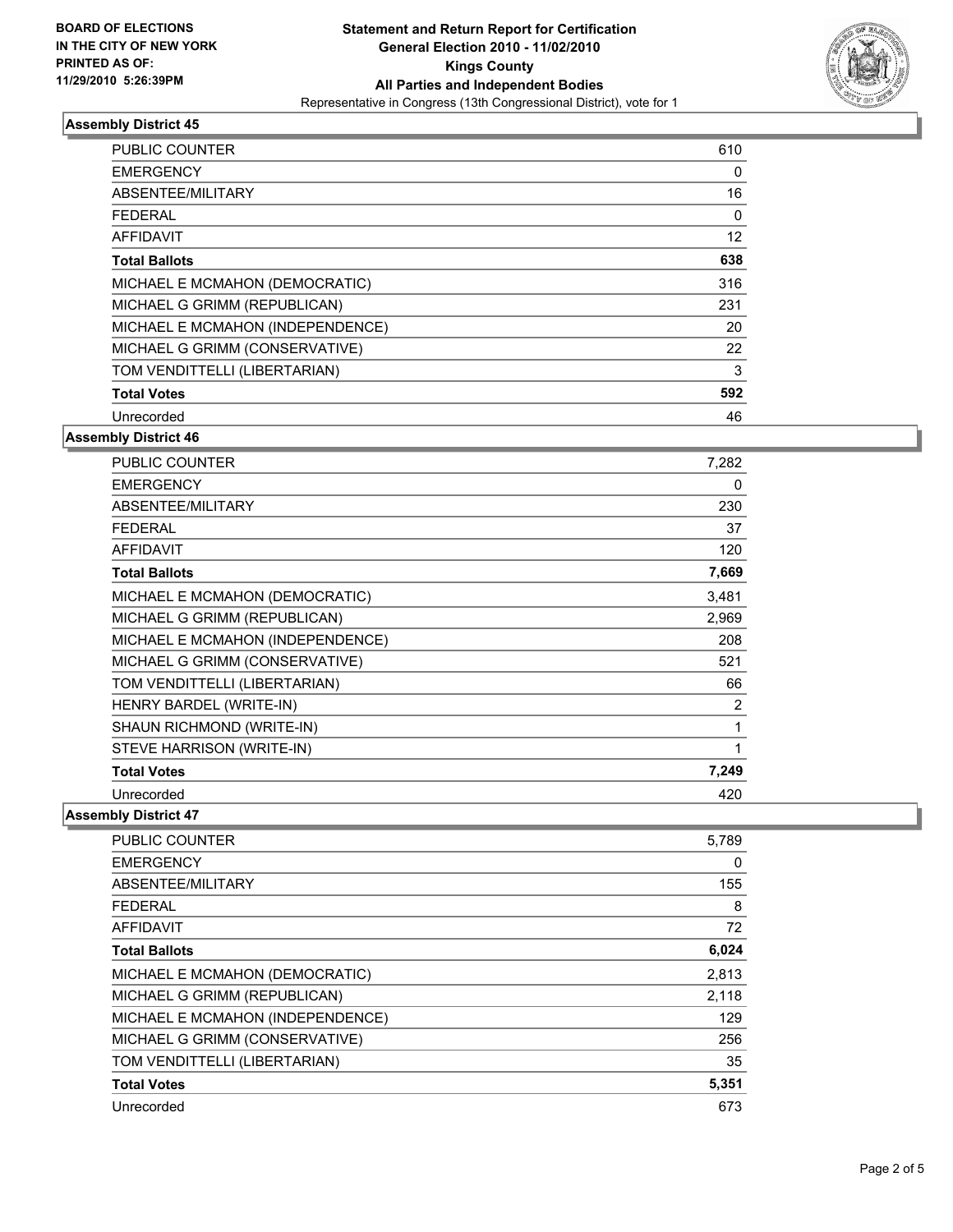

### **Assembly District 48**

| <b>PUBLIC COUNTER</b>            | 2,932 |
|----------------------------------|-------|
| <b>EMERGENCY</b>                 | 0     |
| ABSENTEE/MILITARY                | 64    |
| <b>FEDERAL</b>                   | 12    |
| AFFIDAVIT                        | 30    |
| <b>Total Ballots</b>             | 3,038 |
| MICHAEL E MCMAHON (DEMOCRATIC)   | 1,277 |
| MICHAEL G GRIMM (REPUBLICAN)     | 1,197 |
| MICHAEL E MCMAHON (INDEPENDENCE) | 81    |
| MICHAEL G GRIMM (CONSERVATIVE)   | 287   |
| TOM VENDITTELLI (LIBERTARIAN)    | 21    |
| <b>Total Votes</b>               | 2,863 |
| Unrecorded                       | 175   |

### **Assembly District 49**

| <b>PUBLIC COUNTER</b>            | 6,357 |
|----------------------------------|-------|
| <b>EMERGENCY</b>                 | 0     |
| ABSENTEE/MILITARY                | 159   |
| FEDERAL                          | 23    |
| <b>AFFIDAVIT</b>                 | 78    |
| <b>Total Ballots</b>             | 6,617 |
| MICHAEL E MCMAHON (DEMOCRATIC)   | 3,029 |
| MICHAEL G GRIMM (REPUBLICAN)     | 2,431 |
| MICHAEL E MCMAHON (INDEPENDENCE) | 160   |
| MICHAEL G GRIMM (CONSERVATIVE)   | 341   |
| TOM VENDITTELLI (LIBERTARIAN)    | 53    |
| <b>Total Votes</b>               | 6,014 |
| Unrecorded                       | 603   |

### **Assembly District 51**

| <b>PUBLIC COUNTER</b>            | 107 |
|----------------------------------|-----|
| <b>EMERGENCY</b>                 | 0   |
| ABSENTEE/MILITARY                |     |
| <b>FEDERAL</b>                   | 1   |
| <b>AFFIDAVIT</b>                 | 5   |
| <b>Total Ballots</b>             | 114 |
| MICHAEL E MCMAHON (DEMOCRATIC)   | 67  |
| MICHAEL G GRIMM (REPUBLICAN)     | 28  |
| MICHAEL E MCMAHON (INDEPENDENCE) | 4   |
| MICHAEL G GRIMM (CONSERVATIVE)   | 3   |
| TOM VENDITTELLI (LIBERTARIAN)    | 1   |
| <b>Total Votes</b>               | 103 |
| Unrecorded                       | 11  |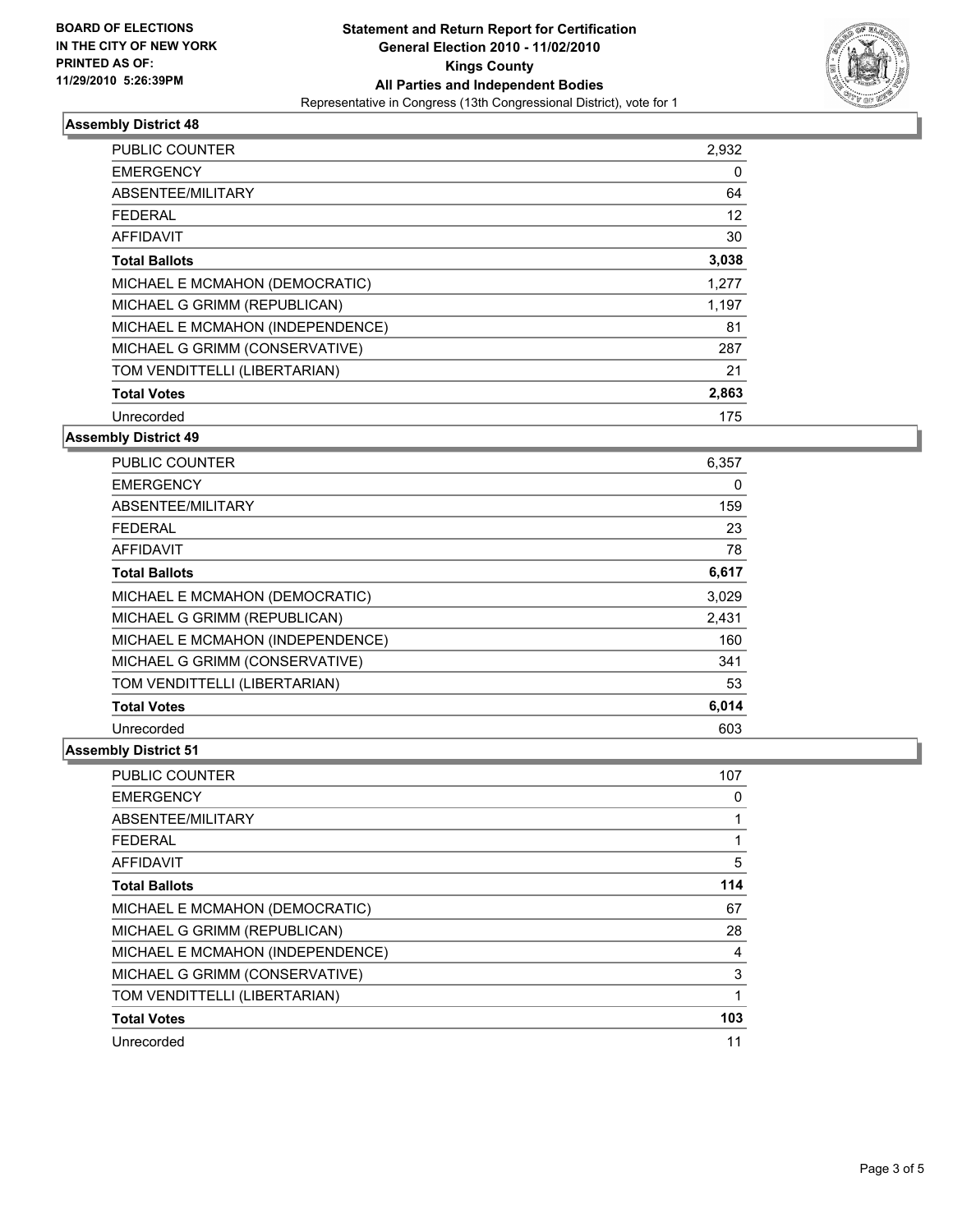

### **Assembly District 60**

| PUBLIC COUNTER                   | 7,624 |
|----------------------------------|-------|
| <b>EMERGENCY</b>                 | 0     |
| ABSENTEE/MILITARY                | 166   |
| FEDERAL                          | 41    |
| <b>AFFIDAVIT</b>                 | 127   |
| <b>Total Ballots</b>             | 7,958 |
| MICHAEL E MCMAHON (DEMOCRATIC)   | 3,792 |
| MICHAEL G GRIMM (REPUBLICAN)     | 2,819 |
| MICHAEL E MCMAHON (INDEPENDENCE) | 237   |
| MICHAEL G GRIMM (CONSERVATIVE)   | 586   |
| TOM VENDITTELLI (LIBERTARIAN)    | 59    |
| HENRY BARDEL (WRITE-IN)          | 1     |
| <b>Total Votes</b>               | 7,494 |
| Unrecorded                       | 464   |